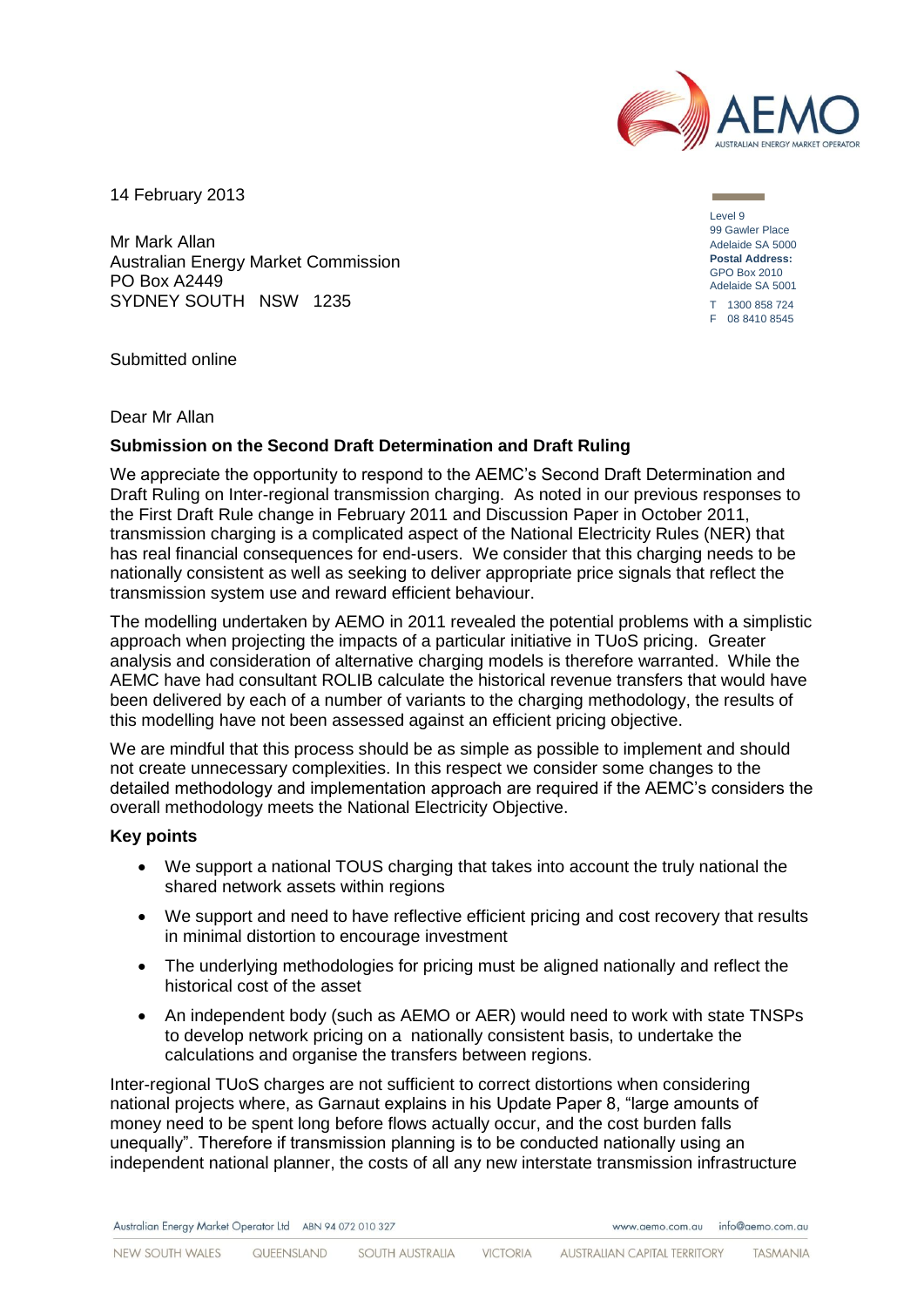

should be recovered at a national level. The end-users in the NEM would receive substantial benefits from a truly nationally operating market wherever they are located within the market.

As noted in our submission to the 2011 Draft Determination and again in our submission to the 2011 Discussion Paper, our analysis identified that treating a neighbouring region simply as a notional generator or load connection point in each region without addressing the actual pricing methodology to be used creates the potential for inefficient charging. In relation to Victoria, the original IR TUoS proposal would allocate more costs to the importing region interconnectors and blunt the intra-regional locational signals. Differing valuation and apportionment methodologies between regions will cause end-users to face unclear and inconsistent locational pricing signals as each region charges load export charges based on differing distribution methods. And, if allocation methodologies change over time, existing and potential customers will have no clear pathway to determining where to locate or relocate. Therefore a national model would see end-users utilising similar assets facing similar pricing outcomes irrespective of where they are located in the NEM.

# **Single TUOS pricing authority**

A single TUoS pricing authority would be able to align cost allocations for all transmission assets in the NEM more consistently as well as maintain consistency into the longer term.

AEMO continues to recognises that the single pricing authority model faces similar implementation issues to the options suggested by the AEMC and that those issues might prove challenging. For instance, if a coincident peak method of determining cost allocations were adopted, there would need to be some agreed way of establishing meaningful peak periods common to the entire NEM. A single TUoS pricing authority such as AEMO or the AER would still be more capable of delivering a rational and effective approach than having separate Co-ordinating Network Service Providers (CNSPs) each calculating their own prices. A simple settlements scheme could then be established to undertake the net transfers required to correct for each individual TNSPs over or under recovery.

### **TUOS adjustments**

In the original proposed rule, the Load Export Charge (LEC) was proposed to be calculated based on adjustments to the locational and non-locational components of prescribed TUoS services and prescribed common services, where prescribed TUoS services and prescribed common services are two categories of the four categories of prescribed transmission services.

Under this second draft rule, the LEC is modified and called the Modified Load Export Charge (MLEC) and is proposed only to be calculated based upon adjustments to the locational component of prescribed TUoS services (as the more preferable rule).

We still believe that these two alternative approaches create similar issues to the original IR TUOS proposal. While some methodologies are standardised, there is still the ability to differentiate approaches of determining which assets do and do not contribute to interregional flows.

In the second draft rule, assets are not explicitly classified. Instead all assets are included in the CRNP run used to calculate MLECs.

However it is still true that classifying assets that are used for, or contribute to, inter-regional flows is a variable and each CNSP will need to interpret and apply to the transmission assets within its region. This is likely to create inconsistencies with their regional neighbours,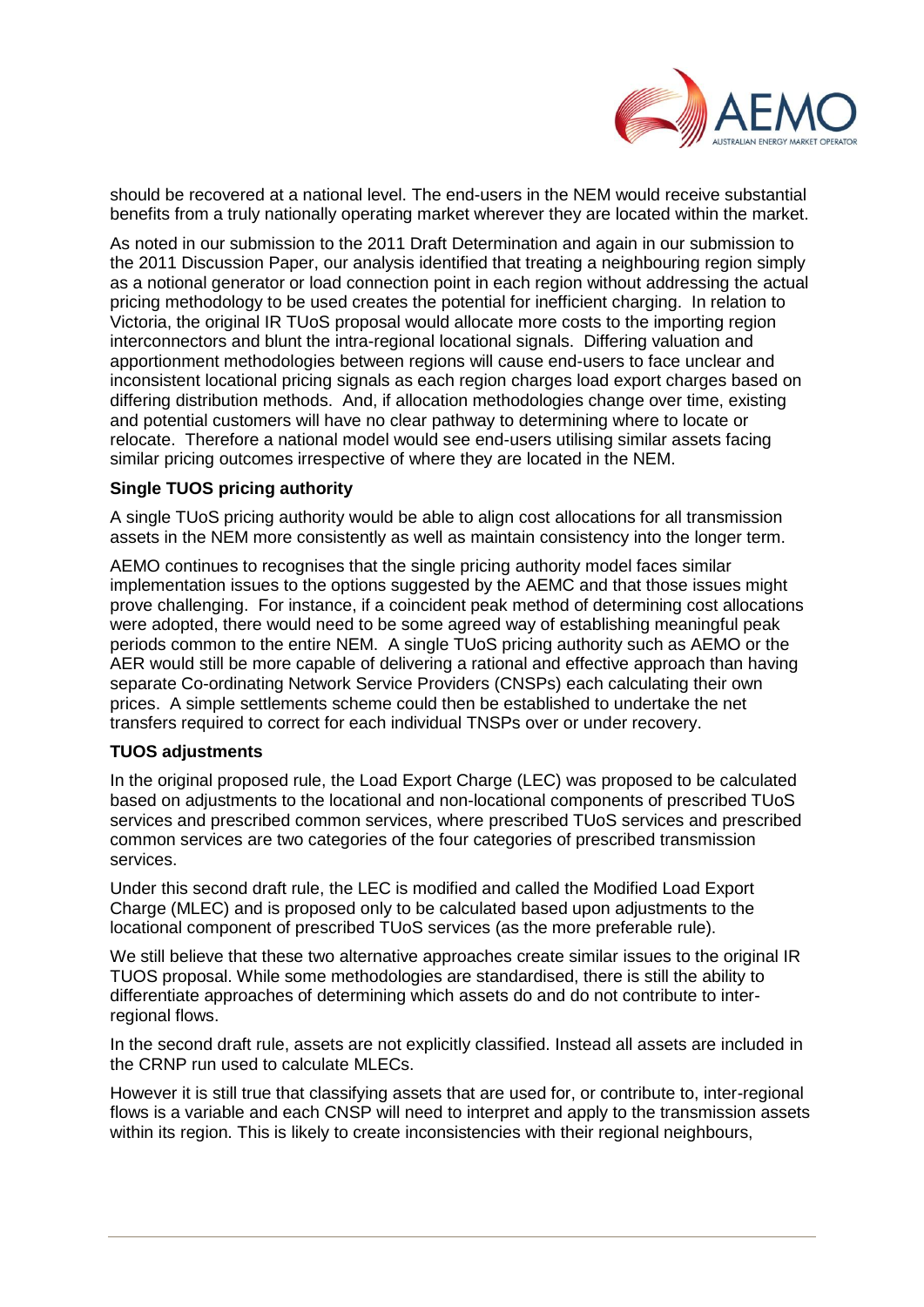

especially over time. It is still appropriate to develop guidelines or rules to reduce inconsistency and reduce the potential for classifying assets arbitrarily.

# **Long term calculations**

The rule change requests states that:

"the level of the load export charge would reflect the costs incurred in the use of the transmission network in the region to conduct electricity to the adjoining region"

Taken in the short term, the costs incurred in the use of the transmission system are the cost of congestion plus the cost of losses. These costs are already included in the market design. The capital cost of the network can be taken in an economic sense to be sunk and therefore it would be inappropriate to base efficient price signals directly on the return of sunk capital. Rather a longer term, efficient pricing structure should represent the future costs that would be incurred if network users continue the current pattern of use and current rate of growth. Efficient prices, by reflecting back to network users future rather than sunk costs, would then drive changes in behaviour and more efficient overall outcomes. This approach has been recognised in the detailed work being undertaken by the AEMC on transmission pricing for Optional Firm Access where long run incremental costing (LRIC) is proposed as the basis for generator access pricing; viz

LRIC is defined to be the difference between two costs: the *baseline cost*, which is the NPV of the *baseline expansion plan* which is in place before the access request is received; and the higher *adjusted cost*, which is the NPV of the *adjusted expansion plan*: an amendment to the *baseline expansion plan* to accommodate the new access request:

LRIC = adjusted cost – baseline cost

The problem with LRIC (which was provided for in the National Electricity Code) is that it requires the calculation of long run future cost differences driven by current decisions by generators or customers to use the network. These costs are inherently uncertain and difficult to calculate. As a result, in cases where LRIC has been applied to network pricing a methodology has been established which seeks in some way to simplify the calculation; viz:

The expansion plans are derived using a stylised methodology which, by assuming away some of the complexity inherent in transmission planning, provides stable and smooth expansion outcomes. The methodology is unlikely to capture every aspect of the network and would involve some judgements about future outcomes, but within these limitations it should be a robust basis for determining access charges. To ensure that the calculated LRIC is nevertheless realistic and representative of actual expansion costs, critical features that determine LRIC characteristics are included in the methodology. These features include: the measurement of *existing spare capacity*; the *lumpiness* of transmission expansion; the *topology* of the existing transmission system; and the *background growth* of demand and firm generation.

Under the current Rules, TUoS pricing seeks to provide a coarse measure of the long run incremental costs through the locational component of prescribed TUOS. The Rules allow the CRNP methodology or the modified CRNP methodology to be used to calculate the locational component. The use of either technique is based on the presumption that the costs of maintaining and developing the system to a certain point is broadly related to the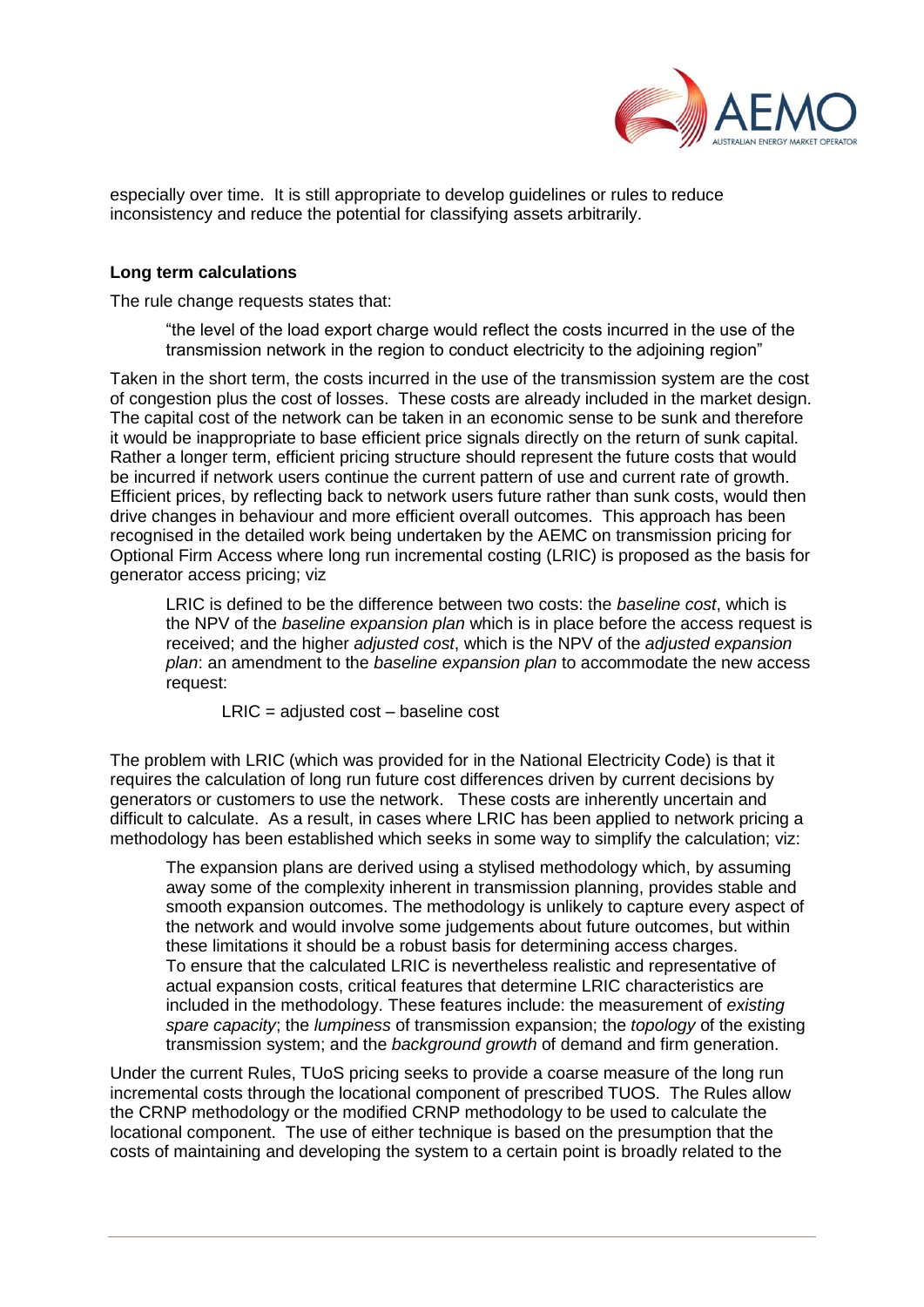

value of assets currently used to supply the point; i.e. a point which requires higher value assets to supply now will be more expensive to augment with load growth. With the CRNP methodology the locational component is calculated to recover half of the annual revenue requirement. The 50% factor seeks to reflect analysis and experience from international studies seeking to calculate the LRIC in a network which indicated that the incremental long run cost of supporting load growth on a network was significantly less than the average historical costs due to economies of scale and ongoing improvements in technology. The modified CRNP methodology uses the current utilisation of the network elements as the scaling factor in an attempt to recognise that the LRIC for various points in the network will reflect how soon augmentation costs would be incurred to meet expected load growth. That is recognised in the quote from the TFR above.

Understanding the background and the objectives of transmission pricing should then guide our approach to the selection of the most appropriate methodology. The approach currently in use is designed around pricing to customers and therefore reflects customer drivers on future network investment. This is why the original methodology allocated costs based on the proportionate use of the network at times at, or close to, the system peak. Especially in a 'hub and spoke' network layout, measuring each participant's use of the network and their contribution to the system peak was seen to reasonably reflect the value of the network assets they are using under conditions which drive future expansion decisions and expenditure. A fraction of this, either half or the utilisation factor for those assets, is used as the locational component and seeks to approximately reflect the forward costs that would be incurred in maintaining their supply under growing demand.

Instead the allocated costs should be based on the optimised cost of the asset not the historical. This enables a much more efficient basis for the calculation and gives a much more accurate cost allocation.

The current methodology then can be seen to deliver a rough approximation of LRIC under a range of assumptions. The fact that the current arrangements only need to determine prices to customers (who generally use the network in a similar manner) and that it only applies within a region does make it easier to deliver reasonably efficient locational price signals. In extending the model across regional boundaries the methodology needs to deal with 'tidal' flows and those flows relate as much to generator behaviour as they do to customer demand.

### **Inter-connector assets**

In applying a methodology to inter-connector assets, the assumption that expansion and hence augmentation costs are driven by consumption at the time of the coincident peak demand is also flawed as inter-connectors are expanded on the basis of economic benefits and those benefits may arise, for example, from using low cost generation available in a region when the wind is blowing or in off-peak periods. This is because any talk of interconnectors must be tempered by the understanding that inter-connector assets, ie the assets involved in the flow path from generators in one region to customers in another, are generally the shared network assets within regions as both the AEMC and the Productivity Commission have recently acknowledged; viz

"…the difficulty of considering intra-regional investments in isolation, since a very large proportion of all transmission investment with a mitigating impact on network constraints will have some inter-regional effect. This is illustrated by recent analysis performed for the [AEMC], which found that approximately two-thirds of all constraint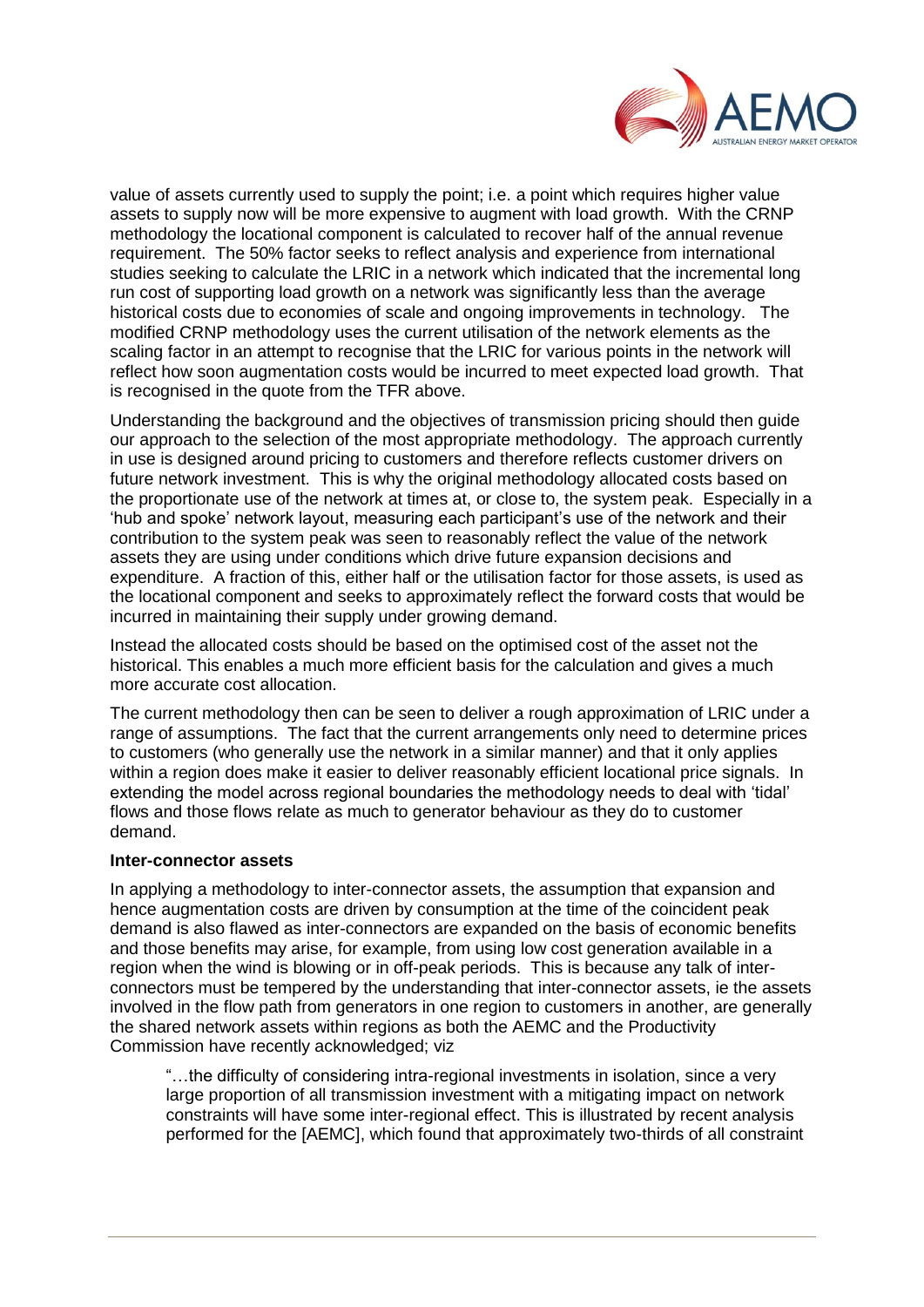

equations contain an inter-regional term." Transmission Frameworks Review interim report p. 136

"...referring to such 'notional' interconnectors is an abstraction from how interconnectors work. In fact, an interconnector can be composed of several lines of varying capacity and location — linking generation and load centres." PC Draft Report p 153

The outline provided of what we are trying to achieve with the current method, its approximations and assumptions should guide our decision on how best to provide efficient transmission pricing across regional boundaries. Given the true nature of inter-connectors, we propose that the establishment of a special inter-regional TUoS fee is fraught. So is the whole concept of a modified load export charge appears to seek a level of equity or costs sharing rather than to aim at efficient price signals. "Cost reflectivity" does not appear an appropriate criteria where those costs are clearly sunk. Focusing on efficient network pricing is essential to deliver price signals which promote the appropriate response and hence the NEO. It is becoming even more important as we consider time of use pricing and demand side response.

# **Suggested solutions**

A first principle assessment then suggests that a consistent approach to the calculation of TUoS that seeks to reflect the costs of customers' ongoing use of the national network. Recognising the limitations and assumptions in the current approach, some modifications to the current methodologies adopted would need to be determined. It is suggested that the modified CRNP methodology should be adopted as it should deliver more efficient prices. The option studied by ROLIB, however, limits the application of utilisation factors to radial lines without justification. Further, the use of elements at the time of their peak loading would appear to deliver more efficient price signals, reflecting the fact that some assets are most heavily loaded (and hence likely to need augmentation) at times other than the coincident peak demand. Further work is need on this option as we understand that it is different to the option modelled by ROLIB. This option would reflect prices based on each customers use of each element of the network when that element was at its peak loading for the years rather than the customer's peak use of that element (which may in fact punish off-peak use which efficient pricing would seek to reward).

In seeking to base the analysis on use during the peak demand on each element some averaging (as used in the 10 year peak demand model) and some simplification may be warranted to aim calculation and reduce the risk of volatility in transmission pricing based on too much reliance on one half hour interval a year .

A national TUoS approach could be delivered by AEMO and AER calculating connection point allocations nationally and then operating a form of "settlements" process to then swap net amounts between TNSPs required to reconcile the amounts each TNSP received for use of the national shared network by customers connected to their network and the amount they are due from all customers nationally for the use of their network. Individual TNSPs could still calculate and recover the general TUoS charge which recovers the remainder of sunk costs.